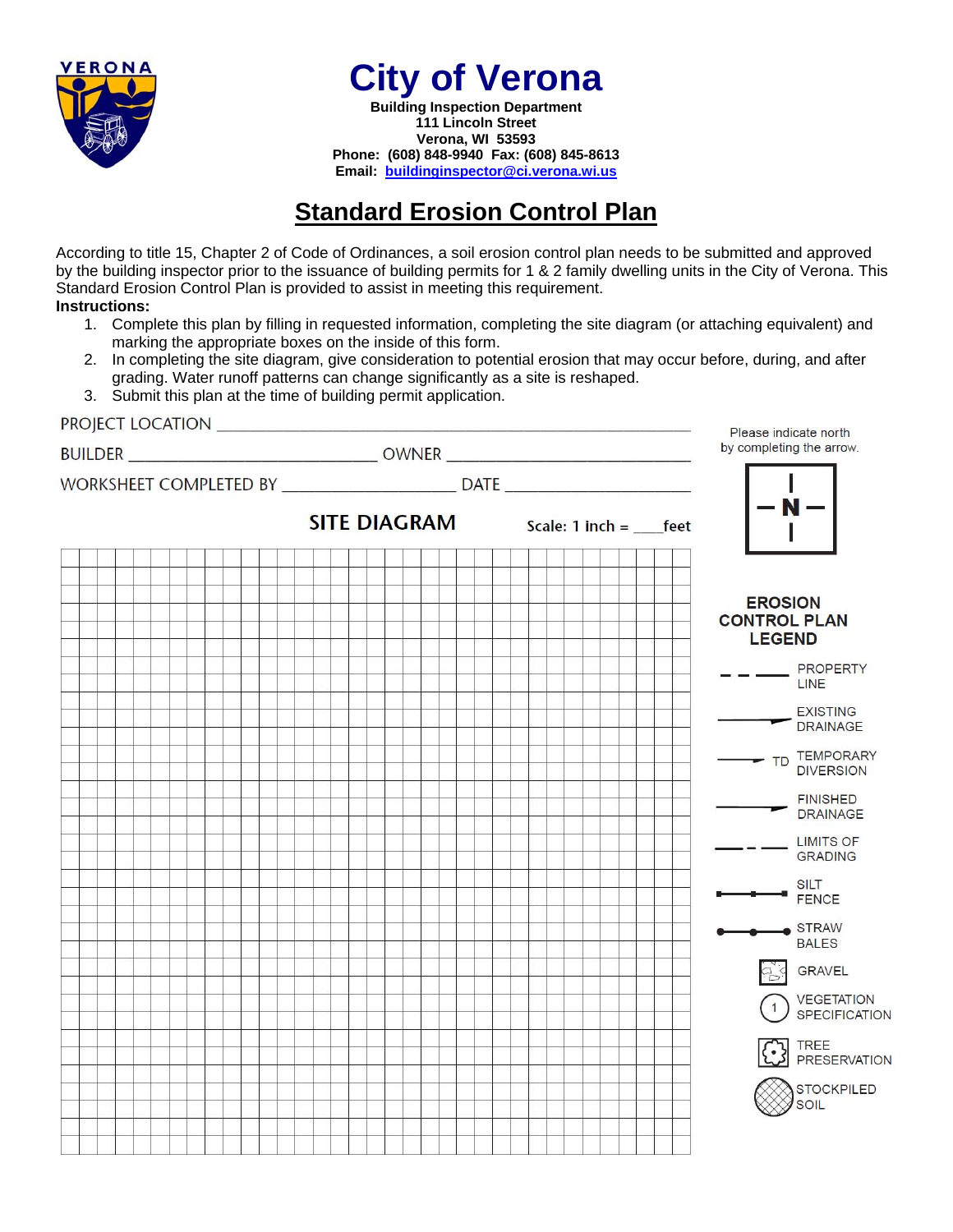## **Erosion Control Plan Checklist**

| Completed | pplicable<br>⋖<br>$\frac{5}{2}$ | <b>Site Characteristics</b><br><del>√Check</del> appropriate blanks below, and complete the site diagram with necessary<br>information. |
|-----------|---------------------------------|-----------------------------------------------------------------------------------------------------------------------------------------|
|           |                                 | North arrow, scale, legend and site boundary. Indicate and name adjacent streets or<br>roadways.                                        |
|           |                                 | Location of existing drainage ways, streams, rivers, lakes, wetlands or wells on or near the<br>site.                                   |
|           |                                 | Location of storm sewer inlets; proposed, existing on-site, and adjacent off-site.                                                      |
|           |                                 | Location of existing and proposed buildings and paved areas.                                                                            |
|           |                                 | The limits of the proposed disturbed area on the lot.                                                                                   |
|           |                                 | Approximate gradient and direction of slopes before grading operations.                                                                 |
|           |                                 | Approximate gradient and direction of slopes after final grading operations.                                                            |
|           |                                 | Overland runoff (sheet flow) coming onto the site from adjacent areas.                                                                  |

|           |                             | <b>Erosion Control Practices</b>                                                                                                                                                                                                                                                                                                                                                                                                                                                                                                                                                                                   |
|-----------|-----------------------------|--------------------------------------------------------------------------------------------------------------------------------------------------------------------------------------------------------------------------------------------------------------------------------------------------------------------------------------------------------------------------------------------------------------------------------------------------------------------------------------------------------------------------------------------------------------------------------------------------------------------|
| Completed | Applicable<br>$\frac{1}{2}$ | $\checkmark$ Check appropriate blanks below, and complete the site diagram with necessary<br>information.                                                                                                                                                                                                                                                                                                                                                                                                                                                                                                          |
|           |                             | Location of temporary soil piles.<br>Note: Soil storage pile should be placed behind a sediment fence, 10-foot (minimum) wide<br>vegetative strip should be covered with a tarp, or placed more than 25 feet from any down<br>slope road or drainage way.                                                                                                                                                                                                                                                                                                                                                          |
|           |                             | Location of gravel access drive(s).<br>Note: Gravel drive should have 3 to 6 inch aggregate stone laid at least the width of the<br>driveway opening and 12 inches thick. Drives should extend from the roadway 50 feet or<br>to the house foundation (whichever is less).                                                                                                                                                                                                                                                                                                                                         |
|           |                             | Location of sediment controls (silt fabric fence, straw bale fence, silt sock or 10-foot wide<br>vegetative strips that will prevent eroded soil from leaving the site).                                                                                                                                                                                                                                                                                                                                                                                                                                           |
|           |                             | Location of sediment barriers around on-site or adjacent storm sewer inlets.                                                                                                                                                                                                                                                                                                                                                                                                                                                                                                                                       |
|           |                             | Location of diversions.<br>Note: Concentrated flow (drainage ways, ditches, channels) shall be diverted (re-directed)<br>around disturbed areas Overland runoff (sheet flow) from adjacent areas greater than<br>10,000 sq. ft. shall also be diverted around disturbed areas.                                                                                                                                                                                                                                                                                                                                     |
|           |                             | Location of practices that will be applied to control erosion on steep slopes (greater than<br>12% grade).<br>Note: Un-stabilized drainage ways, ditches, channels, diversions, and inlets shall be<br>protected from erosion through use of such practices as in-channel fabric or straw bale<br>barriers, erosion control mats, staked sod, and rock rip-rap. When used, a given in-<br>channel barrier should not receive drainage from more than two acres of unpaved area, or<br>one acre of paved area. In-channel practices should not be installed in perennial streams<br>(streams with year-round flow.) |
|           |                             | Location of other planned practices not already noted.                                                                                                                                                                                                                                                                                                                                                                                                                                                                                                                                                             |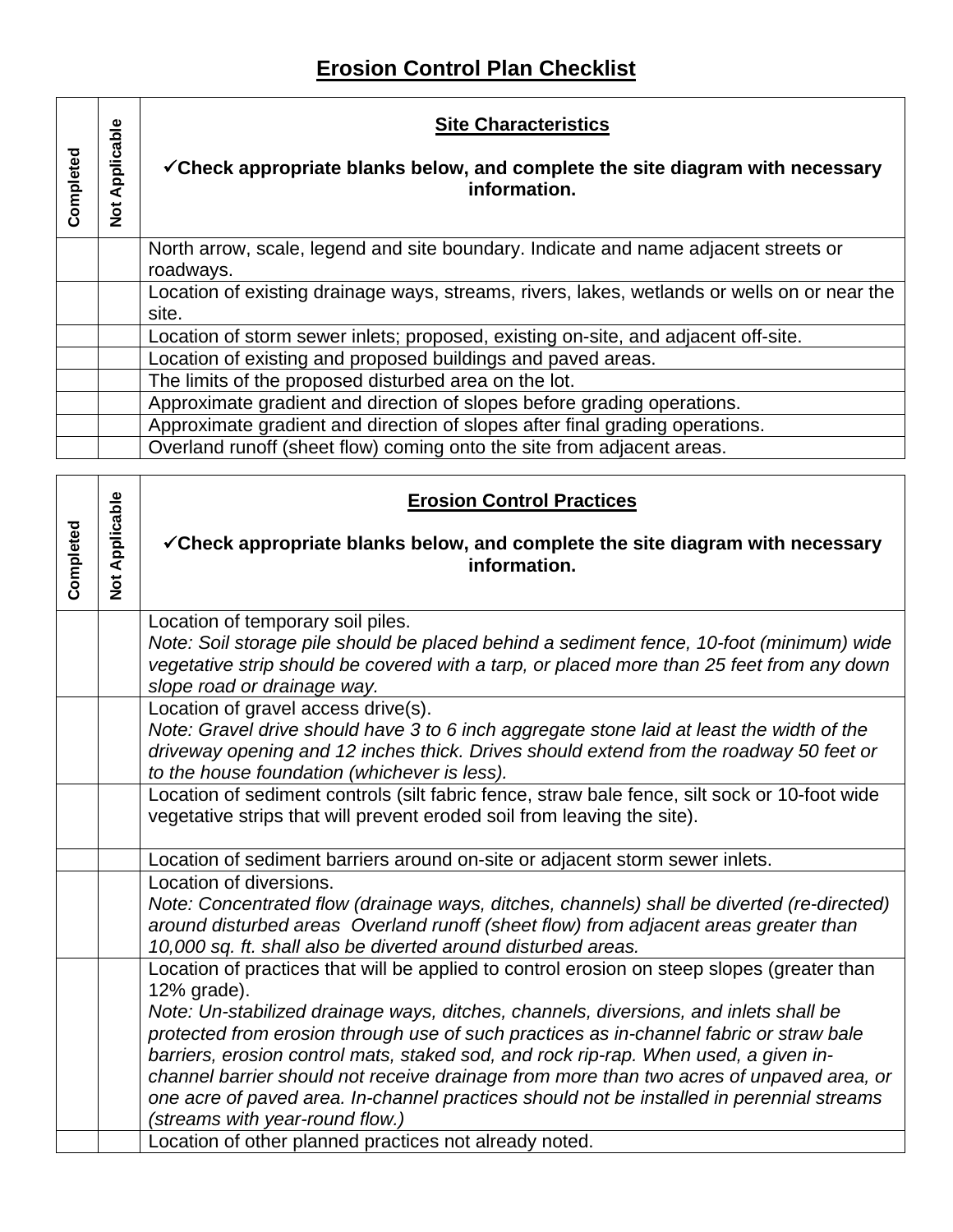|           |                       | <b>Management Strategies</b>                                                                                                                                                                                                                                                     |
|-----------|-----------------------|----------------------------------------------------------------------------------------------------------------------------------------------------------------------------------------------------------------------------------------------------------------------------------|
| Completed | <b>Not Applicable</b> | Indicate management strategy by checking $(\checkmark)$ the appropriate box.                                                                                                                                                                                                     |
|           |                       | Temporary stabilization of disturbed areas.<br>Note: Disturbed areas and soil piles left inactive for more than 7 days be stabilized by seeding<br>(between April Ist and September 15th), or by other cover, such as tarping or mulching.                                       |
|           |                       | Permanent stabilization of site by re-vegetation or other means as soon as possible (lawn<br>establishment).<br>Indicate re-vegetation method: DSeed DSod DOther________________________________                                                                                 |
|           |                       |                                                                                                                                                                                                                                                                                  |
|           |                       | Re-vegetation responsibility of:<br>□Builder □ Owner/Buyer (Must include transfer of responsibility document)                                                                                                                                                                    |
|           |                       | Is temporary seeding or mulching planned if site is not seeded by<br>September 15 <sup>th</sup> or sodded by November 15 <sup>th</sup> ? □ Yes □ No                                                                                                                              |
|           |                       | If no, what measures are planned? ___________                                                                                                                                                                                                                                    |
|           |                       | Use of downspouts and/or sump pump outlet extensions to direct runoff away from structures and<br>onto sod or pavement until vegetation is stable. Downspouts shall be permanently to grass areas.                                                                               |
|           |                       | Trapping sediment during dewatering operations.<br>Note: Sediment-laden discharge water from pumping operations should be ponded behind a<br>sediment barrier until most of the sediment settles out.                                                                            |
|           |                       | Proper disposal of building material waste so that pollutants and debris are not carried off-site by<br>wind or water.                                                                                                                                                           |
|           |                       | Maintenance of erosion control practices<br>Sediment will be removed from behind sediment fences and barriers before it reaches a depth<br>$\bullet$<br>that is equal to half the barrier's height.                                                                              |
|           |                       | Breaks and gaps in sediment fences and barriers will be repaired immediately. Decomposing<br>$\bullet$<br>straw bales will be replaced (typical bale life is three months).                                                                                                      |
|           |                       | All sediment that moves off-site due to construction activity will be cleaned up before the end of<br>$\bullet$<br>the same workday.                                                                                                                                             |
|           |                       | All sediment that moves off-site due to storm events will be cleaned up within 48 hours.<br>٠<br>All sediment that is a threat to enter the public sewer system or waters of the state will be<br>٠<br>cleaned up immediately.                                                   |
|           |                       | Gravel access drives will be maintained throughout construction.<br>٠<br>All installed erosion control practices will be maintained until the disturbed areas they protect<br>$\bullet$<br>are stabilized (perennial cover has been established with a density of at least 70%). |
|           |                       | <b>SOC Technical Standards</b>                                                                                                                                                                                                                                                   |

- Construction Site Diversion 1066
- Temporary Grading Practices 1067
- Stone Tracking Pad & Tire Washing 1057
- Silt Fence 1056
- Sediment Bale Barrier 1055
- Vegetative Buffer 1054
- Non-Channel Erosion Mat 1052
- Seeding for Erosion Control 1059
- Mulching for Construction Sites 1058
- Channel Erosion Mat 1053
- Land Application of Anionic Polyacrylamide 1050
- Storm Drain Inlet Protection 1060
- De-watering 1061
- Ditch Check 1062
- Sediment Basin 1064
- Dust Control 1068
- Water Application of Polymers 1051
- Sediment Trap 1063
- Turbidity Barrier 1069
- Silt Curtain 1070